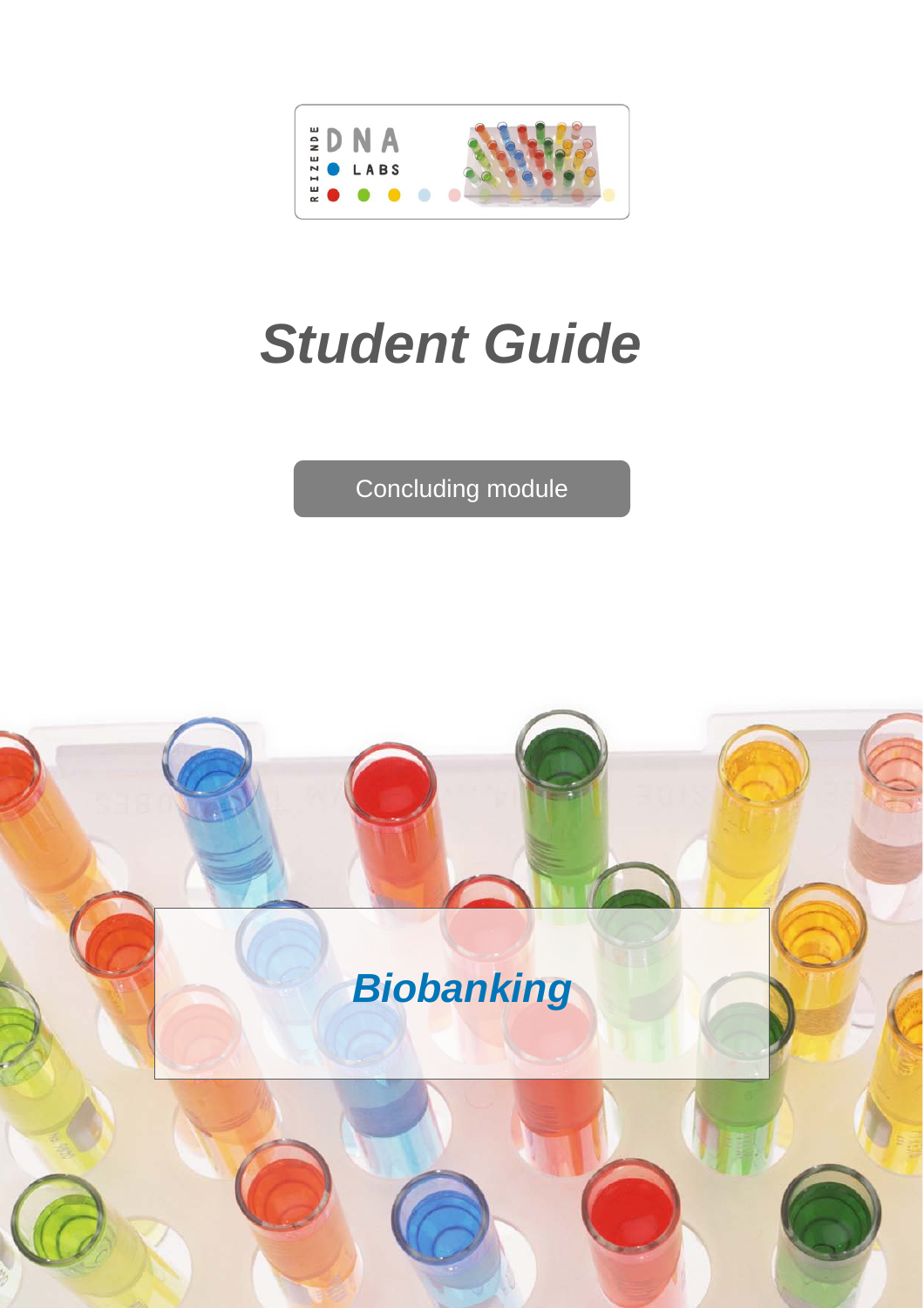

centre

## bioinform@tica in de klas

Developed by bioinformaticsatschool.eu (part of NBIC)

**Text** Hienke Sminia

**Illustrations** Sebastiaan Donders (via [www.allesoverDNA.nl\)](http://www.allesoverdna.nl/) Bioinformaticaindeklas.nl

All the included material is protected by the Creative Commons Naamsvermelding-Niet-commercieel-Gelijk delen 3.0 Nederland license (http://creativecommons.org/licenses/by-nc-sa/3.0/nl/).

#### **CC BY-NC-SA 2009 – Netherlands Bioinformatics Centre**

For any questions or comments, please contact the Travelling DNA Labs (nijmegen@dnalabs.nl).